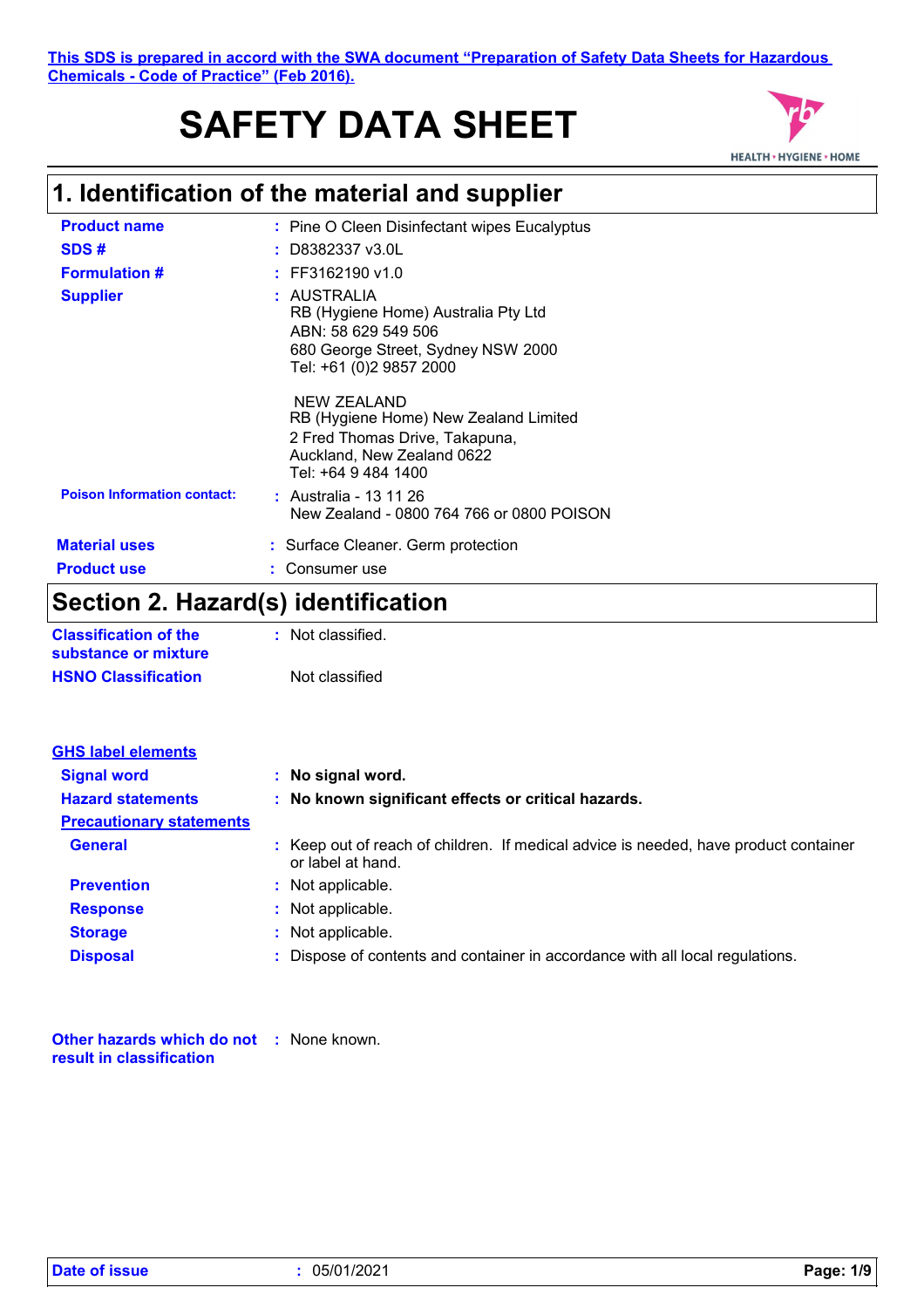### **Section 3. Composition and ingredient information**

**Substance/mixture :**

: Mixture

| <b>Ingredient name</b> | $\%$ (w/w) | <b>CAS number</b> |
|------------------------|------------|-------------------|
| lethanol               | ≤3         | 64-17-5           |
| Benzalkonium Chloride  | < 0.7      | 68424-85-1        |

 **Other Non-hazardous ingredients to 100%**

**Occupational exposure limits, if available, are listed in Section 8.**

### **Section 4. First aid measures**

| <b>Description of necessary first aid measures</b> |                                                                                                                                                                                                                                                                                                                                                           |
|----------------------------------------------------|-----------------------------------------------------------------------------------------------------------------------------------------------------------------------------------------------------------------------------------------------------------------------------------------------------------------------------------------------------------|
| Eye contact                                        | : Immediately flush eyes with plenty of water, occasionally lifting the upper and lower<br>eyelids. Check for and remove any contact lenses. Get medical attention if irritation<br>occurs.                                                                                                                                                               |
| <b>Inhalation</b>                                  | : Remove victim to fresh air and keep at rest in a position comfortable for breathing.<br>Get medical attention if symptoms occur.                                                                                                                                                                                                                        |
| <b>Skin contact</b>                                | : Flush contaminated skin with plenty of water. Remove contaminated clothing and<br>shoes. Get medical attention if symptoms occur.                                                                                                                                                                                                                       |
| <b>Ingestion</b>                                   | : Wash out mouth with water. Remove victim to fresh air and keep at rest in a<br>position comfortable for breathing. If material has been swallowed and the exposed<br>person is conscious, give small quantities of water to drink. Do not induce vomiting<br>unless directed to do so by medical personnel. Get medical attention if symptoms<br>occur. |

#### **Most important symptoms/effects, acute and delayed**

| <b>Potential acute health effects</b> |                                                     |
|---------------------------------------|-----------------------------------------------------|
| Eye contact                           | : No known significant effects or critical hazards. |
| <b>Inhalation</b>                     | : No known significant effects or critical hazards. |
| <b>Skin contact</b>                   | : No known significant effects or critical hazards. |
| <b>Ingestion</b>                      | : No known significant effects or critical hazards. |
| <b>Over-exposure signs/symptoms</b>   |                                                     |
| <b>Eve contact</b>                    | : No specific data.                                 |
| <b>Inhalation</b>                     | : No specific data.                                 |
| <b>Skin contact</b>                   | : No specific data.                                 |
| <b>Ingestion</b>                      | : No specific data.                                 |

| Indication of immediate medical attention and special treatment needed, if necessary |                                                                                                                                |  |
|--------------------------------------------------------------------------------------|--------------------------------------------------------------------------------------------------------------------------------|--|
| Notes to physician                                                                   | : Treat symptomatically. Contact poison treatment specialist immediately if large<br>quantities have been ingested or inhaled. |  |
| <b>Specific treatments</b>                                                           | : No specific treatment.                                                                                                       |  |
| <b>Protection of first-aiders</b>                                                    | : No action shall be taken involving any personal risk or without suitable training.                                           |  |

**See toxicological information (Section 11)**

### **Section 5. Fire-fighting measures**

| <b>Extinguishing media</b>             |                                                                 |  |
|----------------------------------------|-----------------------------------------------------------------|--|
| <b>Suitable extinguishing</b><br>media | : Use an extinguishing agent suitable for the surrounding fire. |  |
| Unsuitable extinguishing<br>media      | : None known.                                                   |  |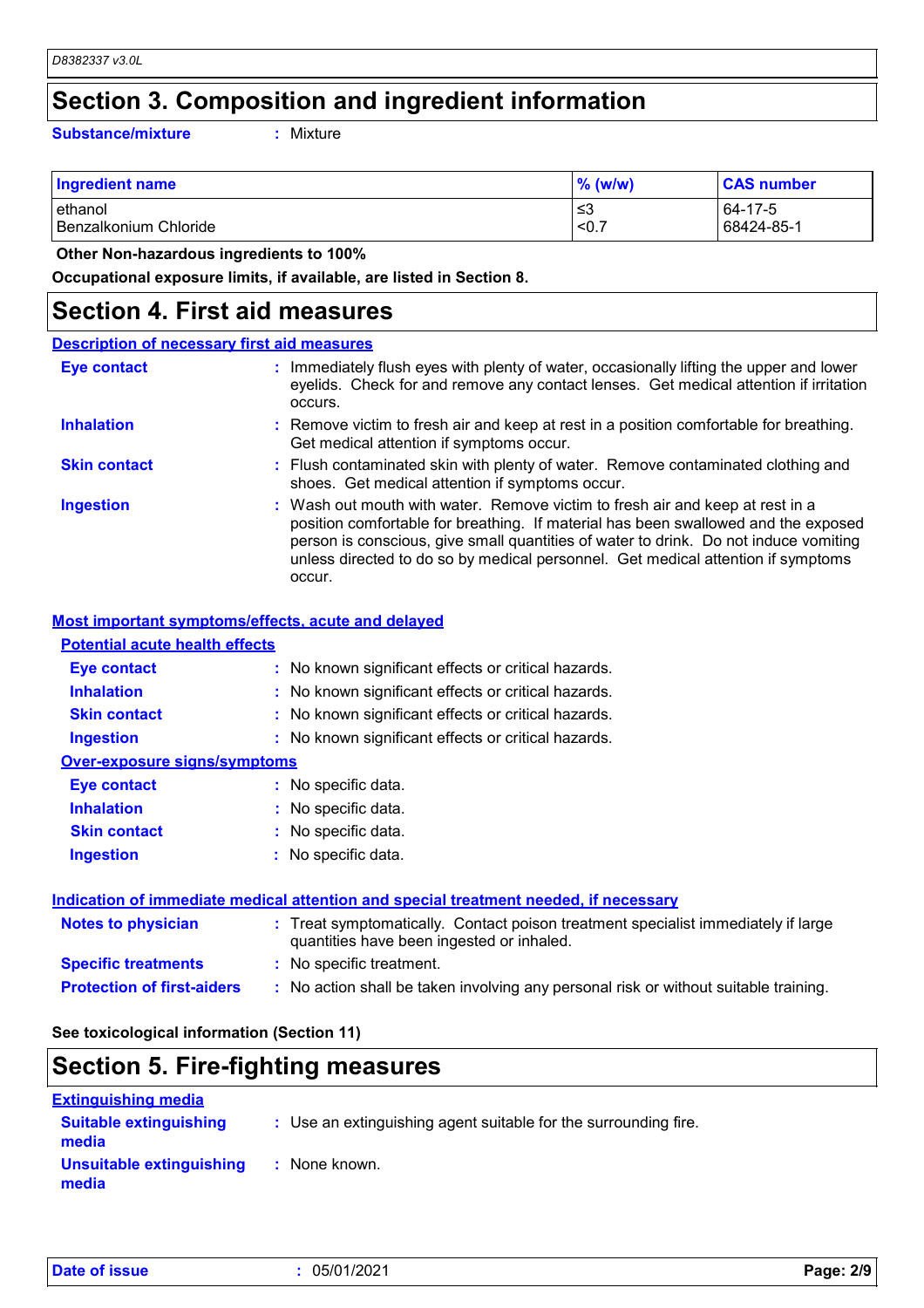### **Section 5. Fire-fighting measures**

| <b>Specific hazards arising</b><br>from the chemical   | : No specific fire or explosion hazard.                                                                                                                                                             |
|--------------------------------------------------------|-----------------------------------------------------------------------------------------------------------------------------------------------------------------------------------------------------|
| <b>Hazardous thermal</b><br>decomposition products     | : Decomposition products may include the following materials:<br>carbon dioxide<br>carbon monoxide                                                                                                  |
| <b>Special protective actions</b><br>for fire-fighters | : Promptly isolate the scene by removing all persons from the vicinity of the incident if<br>there is a fire. No action shall be taken involving any personal risk or without<br>suitable training. |
| <b>Special protective actions</b><br>for fire-fighters | : Fire-fighters should wear appropriate protective equipment and self-contained<br>breathing apparatus (SCBA) with a full face-piece operated in positive pressure<br>mode.                         |

### **Section 6. Accidental release measures**

#### **Personal precautions, protective equipment and emergency procedures**

| For non-emergency<br>personnel                        | : No action shall be taken involving any personal risk or without suitable training.<br>Evacuate surrounding areas. Keep unnecessary and unprotected personnel from<br>entering. Do not touch or walk through spilled material. Put on appropriate<br>personal protective equipment. |
|-------------------------------------------------------|--------------------------------------------------------------------------------------------------------------------------------------------------------------------------------------------------------------------------------------------------------------------------------------|
| For emergency responders                              | If specialized clothing is required to deal with the spillage, take note of any<br>-11<br>information in Section 8 on suitable and unsuitable materials. See also the<br>information in "For non-emergency personnel".                                                               |
| <b>Environmental precautions</b>                      | : Avoid dispersal of spilled material and runoff and contact with soil, waterways,<br>drains and sewers. Inform the relevant authorities if the product has caused<br>environmental pollution (sewers, waterways, soil or air).                                                      |
| Methods and materials for containment and cleaning up |                                                                                                                                                                                                                                                                                      |
| <b>Small spill</b>                                    | : Move containers from spill area. Vacuum or sweep up material and place in a<br>designated, labeled waste container. Dispose of via a licensed waste disposal                                                                                                                       |

#### Move containers from spill area. Prevent entry into sewers, water courses, basements or confined areas. Vacuum or sweep up material and place in a designated, labeled waste container. Dispose of via a licensed waste disposal contractor. Note: see Section 1 for emergency contact information and Section 13 for waste disposal. **Large spill :** contractor.

**See Section 1 for emergency contact information.**

**See Section 8 for information on appropriate personal protective equipment. See Section 13 for additional waste treatment information.**

# **Section 7. Handling and storage**

#### **Precautions for safe handling**

| <b>Protective measures</b>                       | : Put on appropriate personal protective equipment (see Section 8).                                                                                                                                                                                                                                                                                           |
|--------------------------------------------------|---------------------------------------------------------------------------------------------------------------------------------------------------------------------------------------------------------------------------------------------------------------------------------------------------------------------------------------------------------------|
| <b>Advice on general</b><br>occupational hygiene | : Eating, drinking and smoking should be prohibited in areas where this material is<br>handled, stored and processed. Workers should wash hands and face before<br>eating, drinking and smoking. Remove contaminated clothing and protective<br>equipment before entering eating areas. See also Section 8 for additional<br>information on hygiene measures. |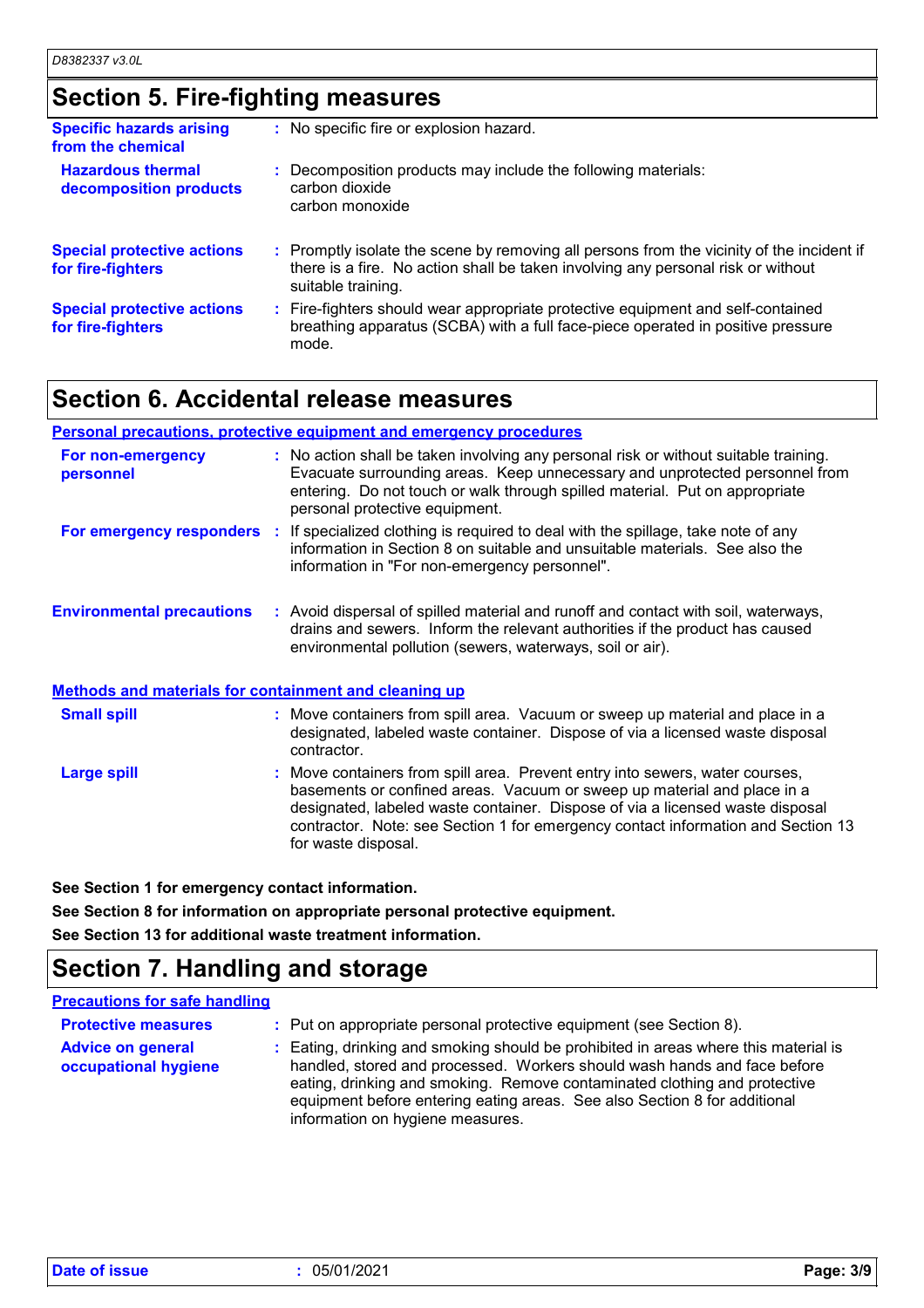# **Section 7. Handling and storage**

| Conditions for safe storage, : | Do not store below the following temperature: $30^{\circ}$ C (86 $^{\circ}$ F). Store in accordance |
|--------------------------------|-----------------------------------------------------------------------------------------------------|
| including any                  | with local regulations. Store in original container protected from direct sunlight in a             |
| incompatibilities              | dry, cool and well-ventilated area, away from incompatible materials (see Section 10)               |
|                                | and food and drink. Keep container tightly closed and sealed until ready for use.                   |
|                                | Containers that have been opened must be carefully resealed and kept upright to                     |
|                                | prevent leakage. Do not store in unlabeled containers. Use appropriate                              |
|                                | containment to avoid environmental contamination. See Section 10 for incompatible                   |
|                                | materials before handling or use.                                                                   |

### **Section 8. Exposure controls and personal protection**

### **Control parameters**

**Australia**

#### **Occupational exposure limits**

| Ingredient name | <b>Exposure limits</b>                                                                                     |
|-----------------|------------------------------------------------------------------------------------------------------------|
| ethanol         | Safe Work Australia (Australia, 4/2018).<br>TWA: 1880 mg/m <sup>3</sup> 8 hours.<br>TWA: 1000 ppm 8 hours. |

#### **New Zealand**

**Occupational exposure limits : No exposure standard allocated.**

| Ingredient name | <b>Exposure limits</b>                                                                                         |
|-----------------|----------------------------------------------------------------------------------------------------------------|
| lethanol        | NZ HSWA 2015 (New Zealand, 11/2017).<br>WES-TWA: 1000 ppm 8 hours.<br>WES-TWA: 1880 mg/m <sup>3</sup> 8 hours. |

| <b>Appropriate engineering</b><br>controls       | : Good general ventilation should be sufficient to control worker exposure to airborne<br>contaminants.                                                                                                                                                                                                                                                                                           |  |  |
|--------------------------------------------------|---------------------------------------------------------------------------------------------------------------------------------------------------------------------------------------------------------------------------------------------------------------------------------------------------------------------------------------------------------------------------------------------------|--|--|
| <b>Environmental exposure</b><br><b>controls</b> | : Emissions from ventilation or work process equipment should be checked to ensure<br>they comply with the requirements of environmental protection legislation. In some<br>cases, fume scrubbers, filters or engineering modifications to the process<br>equipment will be necessary to reduce emissions to acceptable levels.                                                                   |  |  |
| <b>Individual protection measures</b>            |                                                                                                                                                                                                                                                                                                                                                                                                   |  |  |
| <b>Hygiene measures</b>                          | : Wash hands, forearms and face thoroughly after handling chemical products, before<br>eating, smoking and using the lavatory and at the end of the working period.<br>Appropriate techniques should be used to remove potentially contaminated clothing.<br>Wash contaminated clothing before reusing. Ensure that eyewash stations and<br>safety showers are close to the workstation location. |  |  |
| <b>Eye/face protection</b>                       | : Safety eyewear complying with an approved standard should be used when a risk<br>assessment indicates this is necessary to avoid exposure to liquid splashes, mists,<br>gases or dusts. If contact is possible, the following protection should be worn,<br>unless the assessment indicates a higher degree of protection: safety glasses with<br>side-shields.                                 |  |  |
| <b>Skin protection</b>                           |                                                                                                                                                                                                                                                                                                                                                                                                   |  |  |
| <b>Hand protection</b>                           | : Chemical-resistant, impervious gloves complying with an approved standard should<br>be worn at all times when handling chemical products if a risk assessment indicates<br>this is necessary.                                                                                                                                                                                                   |  |  |
| <b>Body protection</b>                           | : Personal protective equipment for the body should be selected based on the task<br>being performed and the risks involved and should be approved by a specialist<br>before handling this product.                                                                                                                                                                                               |  |  |
| <b>Other skin protection</b>                     | : Appropriate footwear and any additional skin protection measures should be<br>selected based on the task being performed and the risks involved and should be<br>approved by a specialist before handling this product.                                                                                                                                                                         |  |  |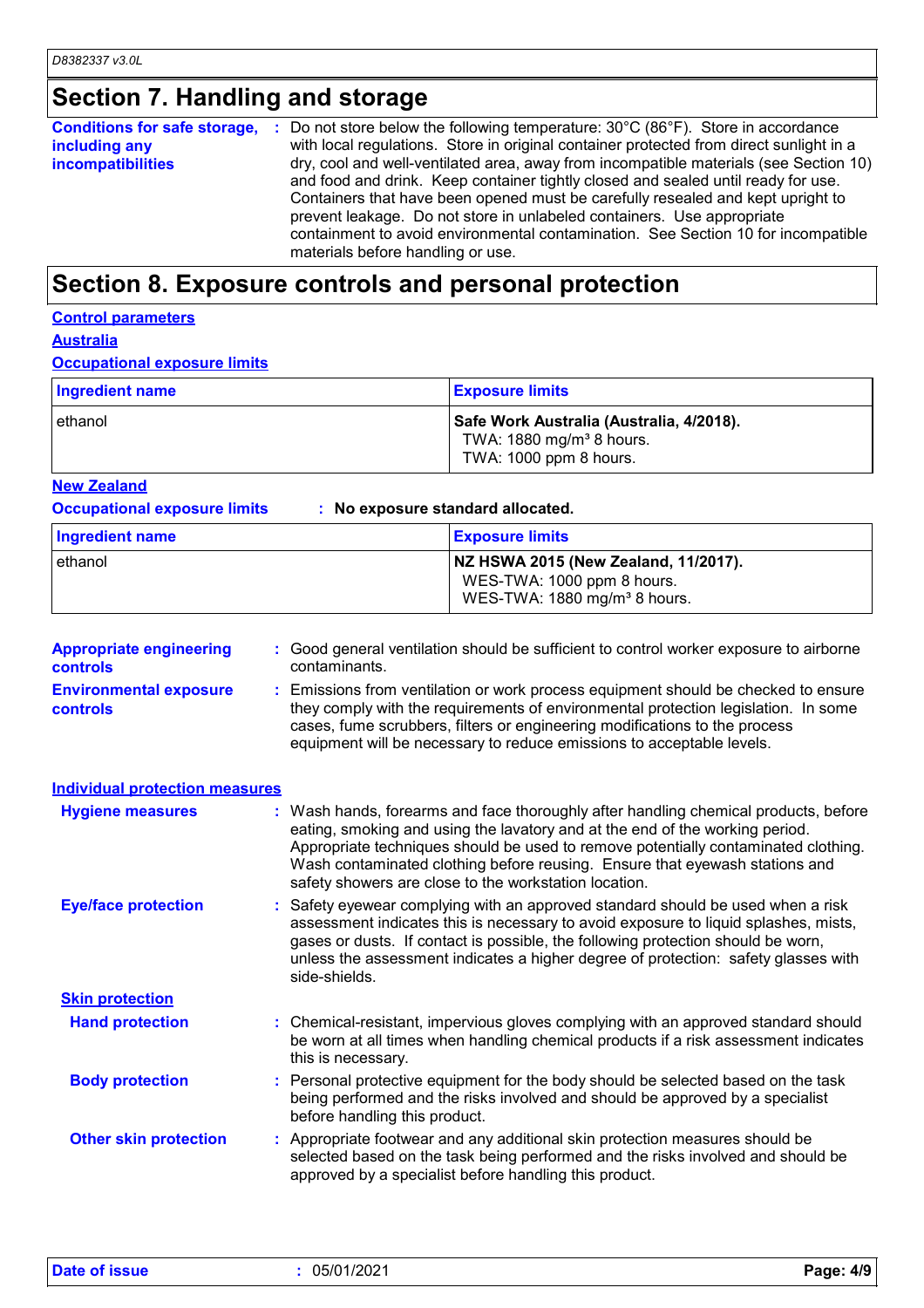# **Section 8. Exposure controls and personal protection**

**Respiratory protection** : Based on the hazard and potential for exposure, select a respirator that meets the appropriate standard or certification. Respirators must be used according to a respiratory protection program to ensure proper fitting, training, and other important aspects of use.

### **Section 9. Physical and chemical properties**

| <b>Appearance</b>                                      |                                                                                                |
|--------------------------------------------------------|------------------------------------------------------------------------------------------------|
| <b>Physical state</b>                                  | : Solid. [Presaturated Wipes]                                                                  |
| <b>Color</b>                                           | White.                                                                                         |
| Odor                                                   | : Eucalyptus                                                                                   |
| <b>Odor threshold</b>                                  | : Not available.                                                                               |
| pH                                                     | 5 to 8 [Conc. (% w/w): 100%] (Liquid concentrate)                                              |
| <b>Melting point</b>                                   | : Not available.                                                                               |
| <b>Boiling point</b>                                   | : Not available.                                                                               |
| <b>Flash point</b>                                     | : Closed cup: >93.3°C (>199.9°F) (Liquid concentrate)                                          |
| <b>Evaporation rate</b>                                | : Not available.                                                                               |
| <b>Flammability (solid, gas)</b>                       | : Not available.                                                                               |
| <b>Lower and upper explosive</b><br>(flammable) limits | : Not available.                                                                               |
| <b>Vapor pressure</b>                                  | : Not available.                                                                               |
| <b>Vapor density</b>                                   | $:$ Not available.                                                                             |
| <b>Relative density</b>                                | : Not available.                                                                               |
| <b>Solubility</b>                                      | : Easily soluble in the following materials: cold water and hot water. (Liquid<br>concentrate) |
| <b>Solubility in water</b>                             | : Not available.                                                                               |
| <b>Partition coefficient: n-</b><br>octanol/water      | : Not available.                                                                               |
| <b>Auto-ignition temperature</b>                       | : Not available.                                                                               |
| <b>Decomposition temperature</b>                       | : Not available.                                                                               |
| <b>Viscosity</b>                                       | : Not available.                                                                               |
| Flow time (ISO 2431)                                   | : Not available.                                                                               |
| <b>Aerosol product</b>                                 |                                                                                                |
| <b>Type of aerosol</b>                                 | : Not applicable.                                                                              |

## **Section 10. Stability and reactivity**

| <b>Date of issue</b>                                | 05/01/2021                                                                                                | Page: 5/9 |
|-----------------------------------------------------|-----------------------------------------------------------------------------------------------------------|-----------|
| <b>Hazardous decomposition</b><br>products          | : Under normal conditions of storage and use, hazardous decomposition products<br>should not be produced. |           |
| <b>Incompatible materials</b>                       | : No specific data.                                                                                       |           |
| <b>Conditions to avoid</b>                          | : No specific data.                                                                                       |           |
| <b>Possibility of hazardous</b><br><b>reactions</b> | : Under normal conditions of storage and use, hazardous reactions will not occur.                         |           |
| <b>Chemical stability</b>                           | : The product is stable.                                                                                  |           |
| <b>Reactivity</b>                                   | : No specific test data related to reactivity available for this product or its ingredients.              |           |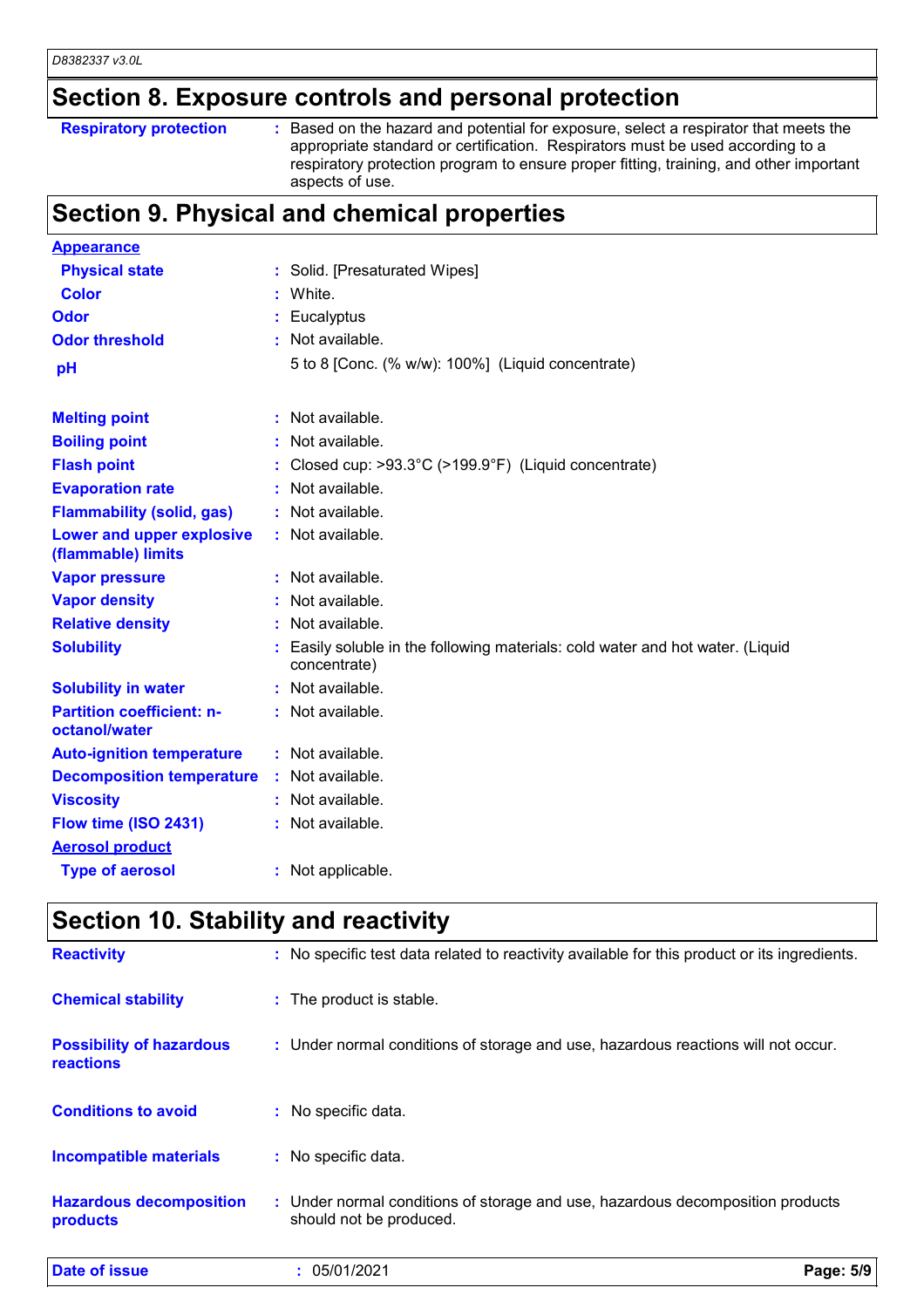# **Section 11. Toxicological information**

#### **Information on toxicological effects**

#### **Acute toxicity**

| <b>Product/ingredient name</b> | <b>Result</b>                                                     | <b>Species</b> | <b>Dose</b>                        | <b>Exposure</b> |  |
|--------------------------------|-------------------------------------------------------------------|----------------|------------------------------------|-----------------|--|
| lethanol                       | <b>LC50 Inhalation Vapor</b><br>LD50 Oral                         | l Rat<br>  Rat | 124700 mg/m <sup>3</sup><br>7 g/kg | 4 hours         |  |
| <b>Conclusion/Summary</b>      | Based on available data, the classification criteria are not met. |                |                                    |                 |  |

#### **Irritation/Corrosion**

| <b>Product/ingredient name</b> | <b>Result</b>            | <b>Species</b> | <b>Score</b> | <b>Exposure</b>                          | <b>Observation</b> |
|--------------------------------|--------------------------|----------------|--------------|------------------------------------------|--------------------|
| ethanol                        | Eyes - Moderate irritant | Rabbit         |              | 0.066666667<br>minutes 100<br>milligrams |                    |
|                                | Eyes - Mild irritant     | Rabbit         |              | 24 hours 500<br>milligrams               |                    |
|                                | Eyes - Moderate irritant | Rabbit         |              | 100<br>microliters                       |                    |
|                                | Skin - Mild irritant     | Rabbit         |              | 400<br>milligrams                        |                    |
|                                | Skin - Moderate irritant | Rabbit         |              | 24 hours 20<br>milligrams                |                    |

### **Conclusion/Summary**

| <b>Skin</b>                                               | Based on available data, the classification criteria are not met.   |
|-----------------------------------------------------------|---------------------------------------------------------------------|
| <b>Eyes</b>                                               | Based on available data, the classification criteria are not met.   |
| <b>Respiratory</b>                                        | Based on available data, the classification criteria are not met.   |
| <b>Sensitization</b>                                      |                                                                     |
| Not available.                                            |                                                                     |
| <b>Conclusion/Summary</b>                                 |                                                                     |
| <b>Skin</b>                                               | : Based on available data, the classification criteria are not met. |
| <b>Respiratory</b>                                        | Based on available data, the classification criteria are not met.   |
| <b>Mutagenicity</b>                                       |                                                                     |
| Not available.                                            |                                                                     |
| <b>Conclusion/Summary</b>                                 | : Based on available data, the classification criteria are not met. |
| <b>Carcinogenicity</b>                                    |                                                                     |
| Not available.                                            |                                                                     |
| <b>Conclusion/Summary</b>                                 | : Based on available data, the classification criteria are not met. |
| <b>Reproductive toxicity</b>                              |                                                                     |
| Not available.                                            |                                                                     |
| <b>Conclusion/Summary</b>                                 | : Based on available data, the classification criteria are not met. |
| <b>Teratogenicity</b>                                     |                                                                     |
| Not available.                                            |                                                                     |
| <b>Conclusion/Summary</b>                                 | : Based on available data, the classification criteria are not met. |
| <b>Specific target organ toxicity (single exposure)</b>   |                                                                     |
| Not available.                                            |                                                                     |
|                                                           |                                                                     |
| <b>Specific target organ toxicity (repeated exposure)</b> |                                                                     |
| Not available.                                            |                                                                     |

#### **Aspiration hazard**

Not available.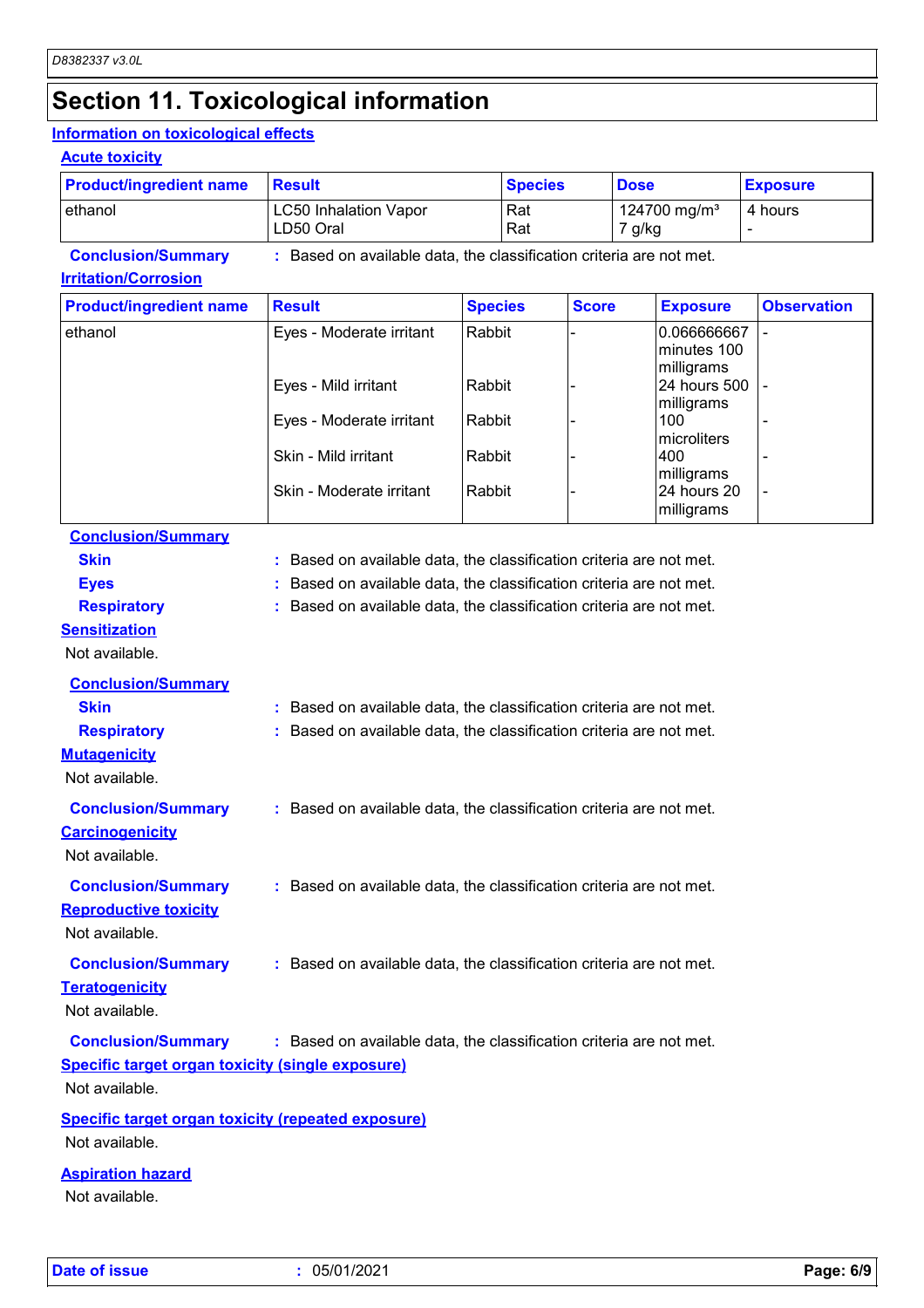# **Section 11. Toxicological information**

| Information on the likely<br>routes of exposure | : Not available.                                    |
|-------------------------------------------------|-----------------------------------------------------|
| <b>Potential acute health effects</b>           |                                                     |
| <b>Eye contact</b>                              | : No known significant effects or critical hazards. |
| <b>Inhalation</b>                               | : No known significant effects or critical hazards. |
| <b>Skin contact</b>                             | : No known significant effects or critical hazards. |
| <b>Ingestion</b>                                | : No known significant effects or critical hazards. |
|                                                 |                                                     |

|  | Symptoms related to the physical, chemical and toxicological characteristics |
|--|------------------------------------------------------------------------------|
|  |                                                                              |

| <b>Eye contact</b>  | : No specific data. |
|---------------------|---------------------|
| <b>Inhalation</b>   | : No specific data. |
| <b>Skin contact</b> | : No specific data. |
| <b>Ingestion</b>    | : No specific data. |

#### **Delayed and immediate effects and also chronic effects from short and long term exposure**

| <b>Short term exposure</b>                        |                                                                     |
|---------------------------------------------------|---------------------------------------------------------------------|
| <b>Potential immediate</b><br>effects             | $:$ Not available.                                                  |
| <b>Potential delayed effects</b>                  | $:$ Not available.                                                  |
| <b>Long term exposure</b>                         |                                                                     |
| <b>Potential immediate</b><br><b>effects</b>      | $:$ Not available.                                                  |
| <b>Potential delayed effects : Not available.</b> |                                                                     |
| <b>Potential chronic health effects</b>           |                                                                     |
| Not available.                                    |                                                                     |
| <b>Conclusion/Summary</b>                         | : Based on available data, the classification criteria are not met. |
| <b>General</b>                                    | : No known significant effects or critical hazards.                 |
| <b>Carcinogenicity</b>                            | : No known significant effects or critical hazards.                 |
| <b>Mutagenicity</b>                               | : No known significant effects or critical hazards.                 |
| <b>Teratogenicity</b>                             | : No known significant effects or critical hazards.                 |
| <b>Developmental effects</b>                      | : No known significant effects or critical hazards.                 |
| <b>Fertility effects</b>                          | : No known significant effects or critical hazards.                 |

#### **Numerical measures of toxicity**

#### **Acute toxicity estimates**

Not available.

# **Section 12. Ecological information**

| <b>Product/ingredient name</b> | <b>Result</b>                            | <b>Species</b>                                | <b>Exposure</b> |
|--------------------------------|------------------------------------------|-----------------------------------------------|-----------------|
| ethanol                        | Acute EC50 17.921 mg/l Marine water      | Algae - Ulva pertusa                          | 96 hours        |
|                                | Acute EC50 2000 µg/l Fresh water         | Daphnia - Daphnia magna                       | 48 hours        |
|                                | Acute LC50 25500 µg/l Marine water       | Crustaceans - Artemia<br>franciscana - Larvae | 48 hours        |
|                                | Acute LC50 11000000 µg/l Marine<br>water | Fish - Alburnus alburnus                      | 96 hours        |
|                                | Chronic NOEC 4.995 mg/l Marine water     | Algae - Ulva pertusa                          | 96 hours        |
|                                | Chronic NOEC 100 ul/L Fresh water        | Daphnia - Daphnia magna -                     | 21 days         |
| Date of issue                  | 05/01/2021                               |                                               | Page: 7/9       |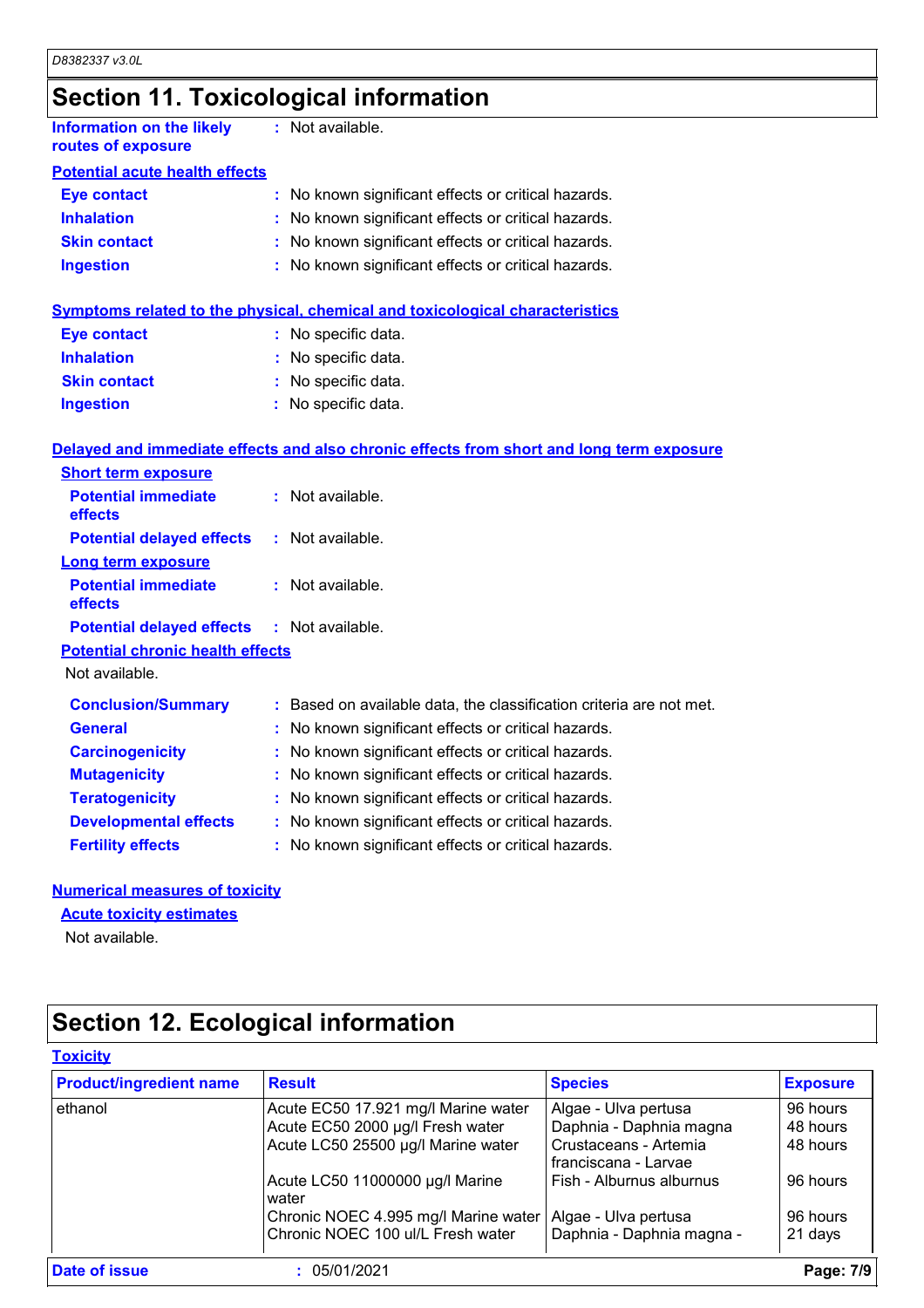### **Section 12. Ecological information**

|  | <b>Conclusion/Summary</b> |  |
|--|---------------------------|--|
|  |                           |  |

**:** Based on available data, the classification criteria are not met.

**Neonate** 

#### **Persistence and degradability**

**Conclusion/Summary :** Based on available data, the classification criteria are not met.

#### **Bioaccumulative potential**

| <b>Product/ingredient name</b> | $\mathsf{LogP}_\mathsf{ow}$ | <b>BCF</b> | <b>Potential</b> |
|--------------------------------|-----------------------------|------------|------------------|
| lethanol                       | $-0.35$                     |            | low              |

#### **Mobility in soil**

| <b>Soil/water partition</b> | : Not available. |
|-----------------------------|------------------|
| <b>coefficient (Koc)</b>    |                  |

**Other adverse effects** : No known significant effects or critical hazards.

### **Section 13. Disposal considerations**

| <b>Disposal methods</b> | : The generation of waste should be avoided or minimized wherever possible.<br>Disposal of this product, solutions and any by-products should at all times comply<br>with the requirements of environmental protection and waste disposal legislation<br>and any regional local authority requirements. Dispose of surplus and non-<br>recyclable products via a licensed waste disposal contractor. Waste should not be<br>disposed of untreated to the sewer unless fully compliant with the requirements of<br>all authorities with jurisdiction. Waste packaging should be recycled. Incineration or<br>landfill should only be considered when recycling is not feasible. This material and<br>its container must be disposed of in a safe way. Empty containers or liners may<br>retain some product residues. Avoid dispersal of spilled material and runoff and |
|-------------------------|-------------------------------------------------------------------------------------------------------------------------------------------------------------------------------------------------------------------------------------------------------------------------------------------------------------------------------------------------------------------------------------------------------------------------------------------------------------------------------------------------------------------------------------------------------------------------------------------------------------------------------------------------------------------------------------------------------------------------------------------------------------------------------------------------------------------------------------------------------------------------|
|                         | contact with soil, waterways, drains and sewers.                                                                                                                                                                                                                                                                                                                                                                                                                                                                                                                                                                                                                                                                                                                                                                                                                        |

### **Section 14. Transport information**

|                                      | <b>ADG</b>               | <b>ADR/RID</b> | <b>IMDG</b>              | <b>IATA</b>    |
|--------------------------------------|--------------------------|----------------|--------------------------|----------------|
| <b>UN number</b>                     | Not regulated.           | Not regulated. | Not regulated.           | Not regulated. |
| <b>UN proper</b><br>shipping name    | $\overline{\phantom{0}}$ |                |                          |                |
| <b>Transport hazard</b><br>class(es) |                          |                | $\overline{\phantom{0}}$ |                |
| <b>Packing group</b>                 | $\overline{\phantom{a}}$ |                | $\blacksquare$           |                |
| <b>Environmental</b><br>hazards      | No.                      | No.            | No.                      | No.            |

**Special precautions for user Transport within user's premises:** always transport in closed containers that are **:** upright and secure. Ensure that persons transporting the product know what to do in the event of an accident or spillage.

**Transport in bulk according :** Not available. **to IMO instruments**